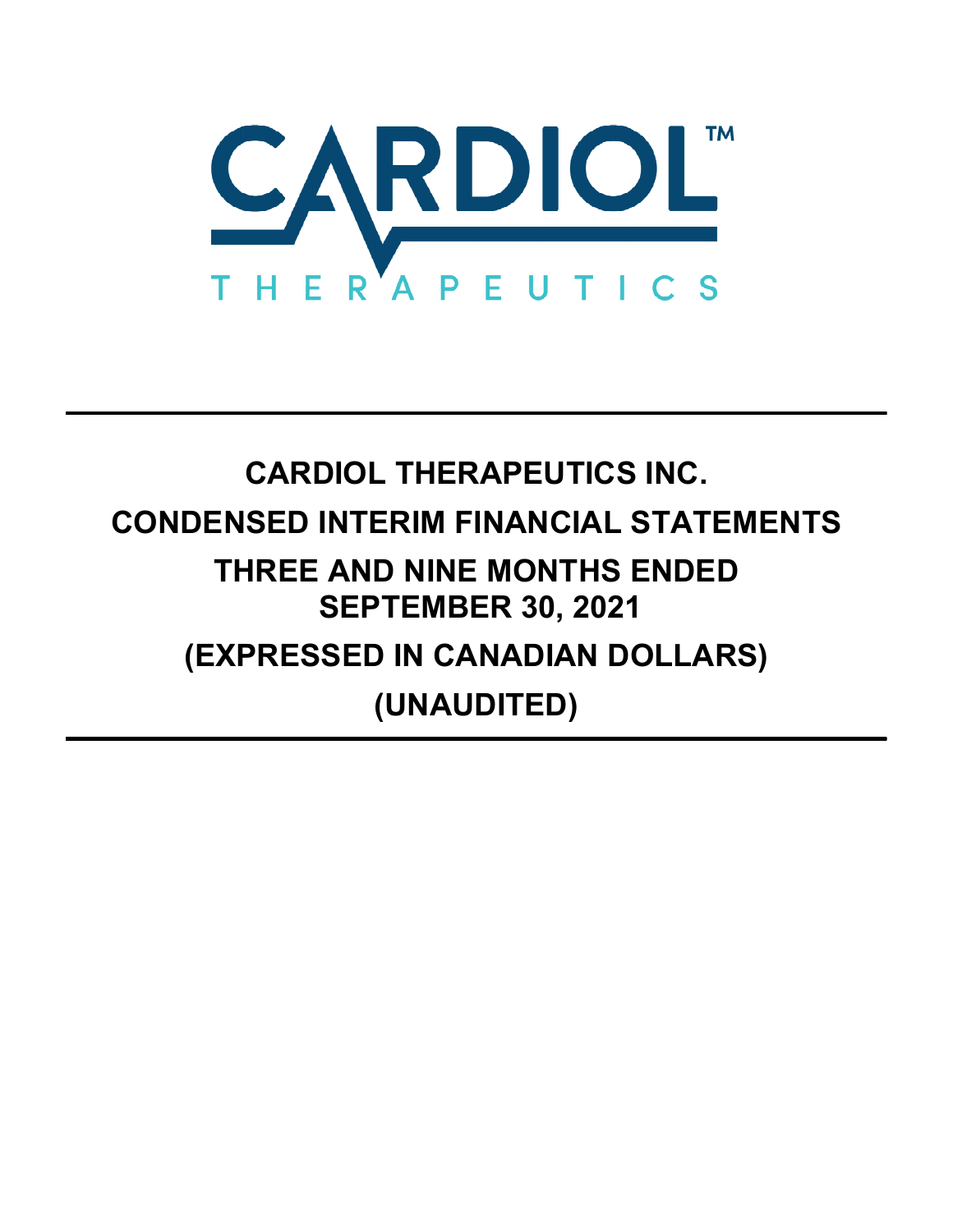#### **Cardiol Therapeutics Inc. Condensed Interim Statements of Financial Position (Expressed in Canadian Dollars) Unaudited**

|                                                                                                   |    | As at<br>September 30,<br>2021 | As at<br>December 31,<br>2020 |                     |  |  |
|---------------------------------------------------------------------------------------------------|----|--------------------------------|-------------------------------|---------------------|--|--|
| <b>ASSETS</b>                                                                                     |    |                                |                               |                     |  |  |
| <b>Current assets</b>                                                                             |    |                                |                               |                     |  |  |
| Cash and cash equivalents (note 3)                                                                | S  | 28,652,391                     | \$                            | 14,025,187          |  |  |
| Accounts receivable                                                                               |    | 71,592                         |                               | 5,793               |  |  |
| Other receivables                                                                                 |    | 313,781                        |                               | 214,130             |  |  |
| Prepaid expenses (note 13)                                                                        |    | 1,563,505                      |                               | 347,808             |  |  |
| Prepaid inventory (note 11(iv))                                                                   |    | 339,051                        |                               | 339,051             |  |  |
| Inventory                                                                                         |    |                                |                               | 17,968              |  |  |
| <b>Total current assets</b>                                                                       |    | 30,940,320                     |                               | 14,949,937          |  |  |
| <b>Non-current assets</b>                                                                         |    |                                |                               |                     |  |  |
| Property and equipment (note 4)                                                                   |    | 390,972                        |                               | 479,554             |  |  |
| Intangible assets (note 6)                                                                        |    | 400,357                        |                               | 463,690             |  |  |
| <b>Total assets</b>                                                                               | \$ | 31,731,649                     | \$                            | 15,893,181          |  |  |
| <b>EQUITY AND LIABILITIES</b>                                                                     |    |                                |                               |                     |  |  |
| <b>Current liabilities</b>                                                                        |    |                                |                               |                     |  |  |
| Accounts payable and accrued liabilities (note 13)<br>Current portion of lease liability (note 5) | \$ | 2,518,540                      | \$                            | 2,466,262<br>51,915 |  |  |
| <b>Total current liabilities</b>                                                                  |    | 53,069<br>2,571,609            |                               | 2,518,177           |  |  |
|                                                                                                   |    |                                |                               |                     |  |  |
| <b>Non-current liabilities</b>                                                                    |    |                                |                               |                     |  |  |
| Lease liability (note 5)                                                                          |    | 74,562                         |                               | 104,651             |  |  |
| <b>Total liabilities</b>                                                                          |    | 2,646,171                      |                               | 2,622,828           |  |  |
| <b>Equity</b>                                                                                     |    |                                |                               |                     |  |  |
| Share capital (note 7)                                                                            |    | 89,831,548                     |                               | 51,923,471          |  |  |
| Warrants (note 9)                                                                                 |    | 4,317,473                      |                               | 4,460,728           |  |  |
| Contributed surplus (note 8)                                                                      |    | 12,196,858                     |                               | 8,765,773           |  |  |
| Deficit                                                                                           |    | (77, 260, 401)                 |                               | (51, 879, 619)      |  |  |
| <b>Total equity</b>                                                                               |    | 29,085,478                     |                               | 13,270,353          |  |  |
| <b>Total equity and liabilities</b>                                                               | \$ | 31,731,649                     | \$                            | 15,893,181          |  |  |

The accompanying notes to the unaudited condensed interim financial statements are an integral part of these financial statements.

Commitments (notes 6 and 11) Subsequent events (note 16)

#### **Approved on behalf of the Board:**

"*David Elsley*", Director "*Guillermo Torre-Amione*", Director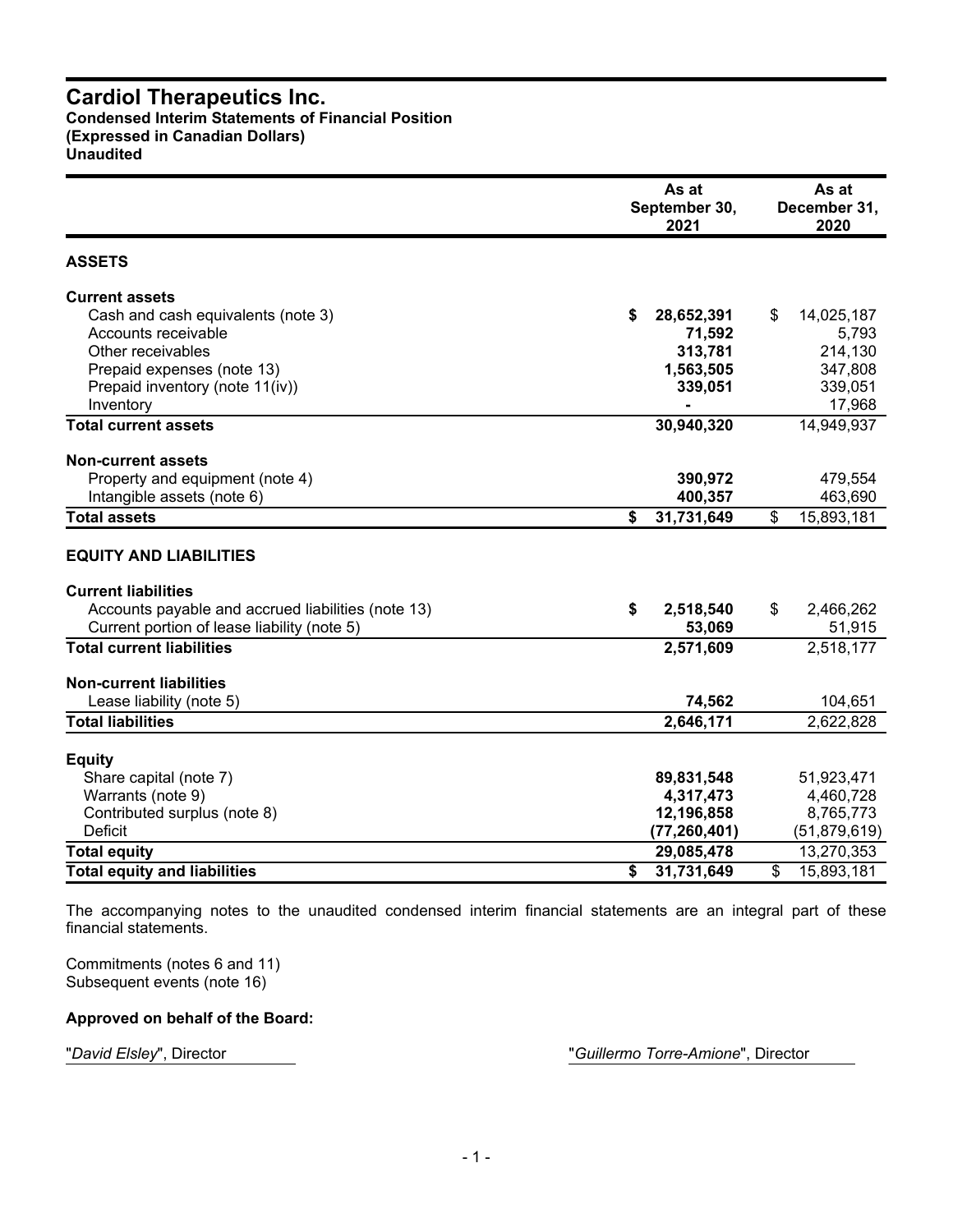**Condensed Interim Statements of Loss and Comprehensive Loss (Expressed in Canadian Dollars)**

**Unaudited**

|                                                                                                           |    | <b>Three Months</b><br><b>Ended</b><br>September 30,<br>2021 |     | <b>Three Months</b><br><b>Ended</b><br>September 30,<br>2020 |    | <b>Nine Months</b><br><b>Ended</b><br>2021   |    | <b>Nine Months</b><br>Ended<br>September 30, September 30,<br>2020 |
|-----------------------------------------------------------------------------------------------------------|----|--------------------------------------------------------------|-----|--------------------------------------------------------------|----|----------------------------------------------|----|--------------------------------------------------------------------|
| <b>Revenue</b><br>Sales                                                                                   | \$ |                                                              | \$  |                                                              | \$ | 78,760                                       | \$ |                                                                    |
| <b>Operating expenses</b> (notes 8, 12, 13)<br>General and administration<br>Research and development     | S  | 7,571,515<br>2,592,094                                       | \$. | 2,494,297<br>1,916,486                                       |    | \$18,303,301<br>7,342,587                    | S  | 7,709,848<br>3,361,897                                             |
| Loss before other income (expenses)<br>Interest income<br>Gain (loss) on foreign exchange<br>Other income |    | (10, 163, 609)<br>35,930<br>124,612<br>93,076                |     | (4, 410, 783)<br>23,359<br>(13, 819)                         |    | (25, 567, 128)<br>78,234<br>15,036<br>93,076 |    | (11, 071, 745)<br>57,051<br>32,888<br>7,398                        |
| Net loss and comprehensive loss for the period                                                            | S  | (9,909,991)                                                  | S.  | (4,401,243)                                                  |    | \$(25, 380, 782)                             |    | \$(10,974,408)                                                     |
| Basic and diluted net loss per share (note 10)<br>Weighted average number of common shares                | S  | (0.23)                                                       | \$  | (0.13)                                                       | S. | (0.65)                                       | \$ | (0.38)                                                             |
| outstanding                                                                                               |    | 43, 169, 772                                                 |     | 32,788,663                                                   |    | 39,308,910                                   |    | 28,855,226                                                         |

The accompanying notes to the unaudited condensed interim financial statements are an integral part of these financial statements.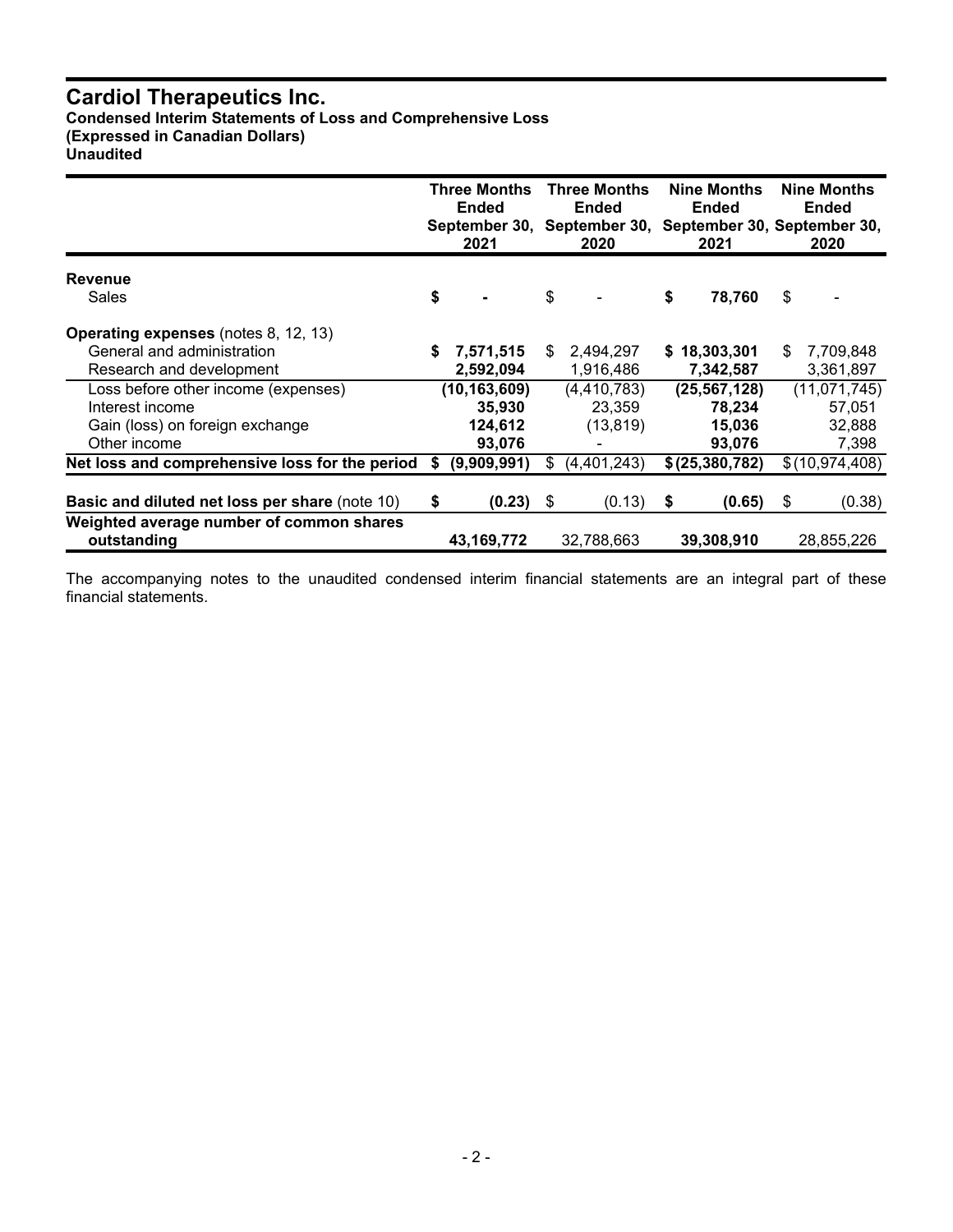#### **Cardiol Therapeutics Inc. Condensed Interim Statements of Cash Flows (Expressed in Canadian Dollars) Unaudited**

|                                                                          | <b>Nine Months</b><br>Ended<br>2021 | <b>Nine Months</b><br><b>Ended</b><br>September 30, September 30,<br>2020 |
|--------------------------------------------------------------------------|-------------------------------------|---------------------------------------------------------------------------|
|                                                                          |                                     |                                                                           |
| <b>Operating activities</b>                                              |                                     |                                                                           |
| Net loss and other comprehensive loss for the period                     | \$(25, 380, 782)                    | \$(10,974,408)                                                            |
| Adjustments for:                                                         |                                     |                                                                           |
| Depreciation of property and equipment                                   | 101,498                             | 107,816                                                                   |
| Amortization of intangible assets                                        | 63,333                              | 63,333                                                                    |
| Share-based compensation                                                 | 3,909,056                           | 2,439,158                                                                 |
| Accretion on lease liability                                             | 10,002                              | 12,485                                                                    |
| Shares for services                                                      | 3,048,365                           | 20,742                                                                    |
| Research and development expenses to be settled through warrant exercise | 16,063                              | 63,764                                                                    |
| Changes in non-cash working capital items:                               |                                     |                                                                           |
| Accounts receivable                                                      | (65, 799)                           | 4,074                                                                     |
| Other receivables                                                        | (99, 651)                           | 641,301                                                                   |
| Prepaid expenses                                                         | (1, 215, 697)                       | (325, 118)                                                                |
| Inventory                                                                | 17,968                              | 173,599                                                                   |
| Accounts payable and accrued liabilities                                 | 52,278                              | 1,176,720                                                                 |
| Net cash used in operating activities                                    | (19, 543, 366)                      | (6, 596, 534)                                                             |
| <b>Investing activities</b>                                              |                                     |                                                                           |
| Purchase of property and equipment                                       | (12, 916)                           | (27, 104)                                                                 |
| Net cash used in investing activities                                    | (12, 916)                           | (27, 104)                                                                 |
|                                                                          |                                     |                                                                           |
| <b>Financing activities</b>                                              |                                     |                                                                           |
| Issuance of units                                                        | 22,003,200                          | 17,250,000                                                                |
| Share issuance costs                                                     | (1,378,225)                         | (1,088,190)                                                               |
| Issuance of warrants, net of issuance costs                              | 8,147                               |                                                                           |
| Proceeds from stock options exercised                                    | 2,837,083                           |                                                                           |
| Proceeds from warrants exercised                                         | 10,752,218                          | 89,700                                                                    |
| Payment of lease liability                                               | (38, 937)                           | (37, 495)                                                                 |
| Net cash provided by financing activities                                | 34, 183, 486                        | 16,214,015                                                                |
| Net change in cash and cash equivalents                                  | 14,627,204                          | 9,590,377                                                                 |
| Cash and cash equivalents, beginning of period                           | 14,025,187                          | 6,956,203                                                                 |
| Cash and cash equivalents, end of period                                 | \$28,652,391                        | \$16,546,580                                                              |

The accompanying notes to the unaudited condensed interim financial statements are an integral part of these financial statements.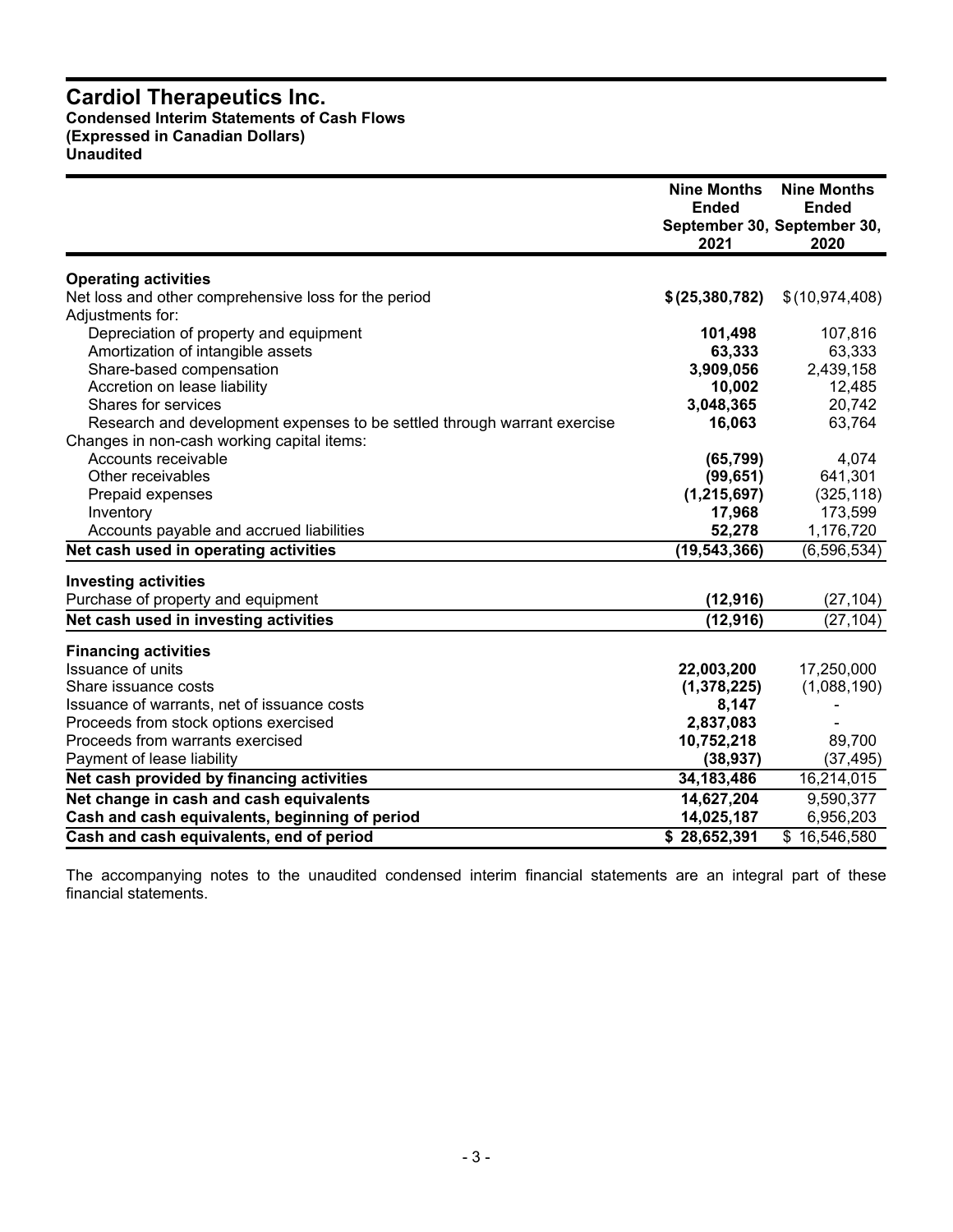**Condensed Interim Statements of Changes in Equity (Expressed in Canadian Dollars) Unaudited**

|                                                |               | <b>Share capital</b> |                 | <b>Contributed</b>       |                               |              |
|------------------------------------------------|---------------|----------------------|-----------------|--------------------------|-------------------------------|--------------|
|                                                | <b>Number</b> | Amount               | <b>Warrants</b> | surplus                  | <b>Deficit</b>                | <b>Total</b> |
| Balance, December 31, 2019                     | 25,877,686    | \$39,413,506         | 1,731,250       | 4,765,965                | $$(31, 238, 684)$ \$          | 14,672,037   |
| Issuance of units                              | 6,900,000     | 13,446,249           | 3,803,751       | $\overline{\phantom{0}}$ |                               | 17,250,000   |
| Share issuance costs                           |               | (1,243,485)          | 155.295         |                          |                               | (1,088,190)  |
| Fair value of warrants expired                 |               |                      | (35, 144)       | 35,144                   |                               |              |
| Share-based compensation                       |               |                      |                 | 2,439,158                |                               | 2,439,158    |
| Warrants exercised                             | 27,600        | 89,700               |                 |                          |                               | 89,700       |
| Fair value of warrants exercised               |               | 30,430               | (30, 430)       |                          |                               | ۰.           |
| Shares for services                            | 6,914         | 20,742               |                 |                          |                               | 20,742       |
| Fair value of warrants earned                  |               |                      | 63,764          | <b>.</b>                 |                               | 63,764       |
| Net loss and comprehensive loss for the period |               |                      |                 |                          | (10, 974, 408)                | (10,974,408) |
| Balance, September 30, 2020                    | 32,812,200    | \$51,757,142         | 5,688,486       | 7,240,267                | $$(42,213,092)$ \$ 22,472,803 |              |
|                                                |               |                      |                 |                          |                               |              |

| Balance, December 31, 2020                     | 32,860,291               | \$51,923,471  | 4,460,728   | 8,765,773<br>ъ | \$ (51,879,619) \$ 13,270,353 |              |
|------------------------------------------------|--------------------------|---------------|-------------|----------------|-------------------------------|--------------|
| Issuance of units                              | 6,112,000                | 18,211,000    | 3,792,200   |                |                               | 22,003,200   |
| Issuance of warrants, net of issuance costs    |                          |               | 8.147       |                |                               | 8,147        |
| Share issuance costs                           |                          | (1, 140, 691) | (237, 534)  |                |                               | (1,378,225)  |
| Options exercised                              | 998,333                  | 2,837,083     | -           |                | $\blacksquare$                | 2,837,083    |
| Fair value of options exercised                | $\overline{\phantom{0}}$ | 1.357.160     |             | (1, 357, 160)  |                               |              |
| Warrants exercised                             | 3,353,123                | 10,607,242    | 144,976     |                |                               | 10,752,218   |
| Fair value of warrants exercised               |                          | 3,867,107     | (3,867,107) |                |                               |              |
| Shares for services                            | 683,592                  | 2,169,176     |             | 879,189        |                               | 3,048,365    |
| Share-based compensation                       |                          |               |             | 3,909,056      |                               | 3,909,056    |
| Fair value of warrants earned                  |                          |               | 16,063      |                |                               | 16.063       |
| Net loss and comprehensive loss for the period |                          |               |             |                | (25, 380, 782)                | (25,380,782) |
| Balance, September 30, 2021                    | 44.007.339               | \$89.831.548  | 4,317,473   | \$12.196.858   | \$(77, 260, 401) \$29,085,478 |              |

The accompanying notes to the unaudited condensed interim financial statements are an integral part of these financial statements.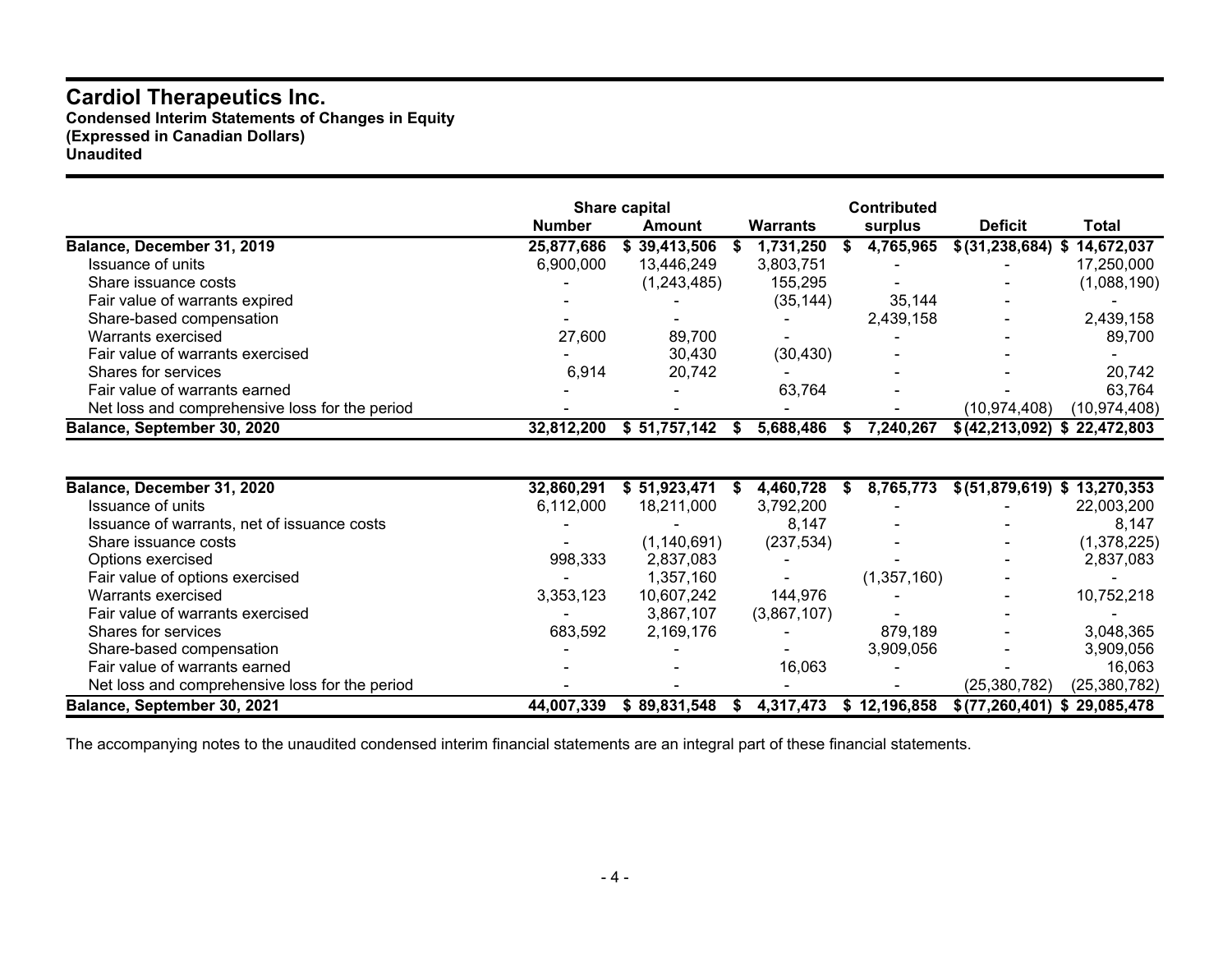#### **1. Nature of operations**

Cardiol Therapeutics Inc. (the "Company") was incorporated under the laws of the Province of Ontario on January 19, 2017. The Company's registered and legal office is located at 2265 Upper Middle Rd. E., Suite 602, Oakville, Ontario, L6H 0G5, Canada.

The Corporation is a clinical-stage life sciences company focused on the research and clinical development of antiinflammatory therapies for the treatment of cardiovascular disease ("CVD"). In September 2020, the Corporation received clearance from the U.S. Food and Drug Administration (the "FDA") for its Investigational New Drug ("IND") application to commence a Phase II/III, double-blind, placebo-controlled clinical trial investigating the efficacy and safety of its lead product, CardiolRx<sup>™</sup>, in hospitalized COVID-19 patients with a prior history of, or risk factors for, CVD. CardiolRx is an oral cannabidiol formulation that is pharmaceutically manufactured under cGMP.

In August 2021, the Corporation received clearance from the FDA for its IND application for a Phase II international trial of CardiolRx in acute myocarditis, a condition caused by inflammation in heart tissue, which remains a leading cause of sudden cardiac death in people less than 35 years of age. Cardiol is also developing a subcutaneous formulation of CardiolRx for the treatment of inflammation in the heart that is associated with the development and progression of heart failure.

On December 20, 2018, the Company completed its initial public offering (the "IPO") on the Toronto Stock Exchange (the "TSX"). As a result, the Company's common shares commenced trading on that date on the TSX under the symbol "CRDL", and on May 12, 2021, warrants commenced trading under the symbol "CRDL.WT.A". On May 30, 2019, the Company also began trading on the OTCQX Best Market ("OTCQX") under the symbol "CRTPF". On August 10, 2021, the Company's common shares commenced trading on the Nasdaq Capital Market ("Nasdaq") under the symbol "CRDL". Concurrent with the listing on the Nasdaq, the common shares ceased to be quoted on the OTCQX.

#### **2. Significant accounting policies**

#### *Statement of compliance*

The Company applies International Financial Reporting Standards ("IFRS") as issued by the International Accounting Standards Board ("IASB") and interpretations issued by the International Financial Reporting Interpretations Committee ("IFRIC"). These unaudited condensed interim financial statements have been prepared in accordance with International Accounting Standard 34, Interim Financial Reporting. Accordingly, they do not include all of the information required for full annual financial statements required by IFRS as issued by IASB and interpretations by IFRIC.

The policies applied in these unaudited condensed interim financial statements are based on IFRSs issued and outstanding as of November 11, 2021, the date the Board of Directors approved the statements. The same accounting policies and methods of computation are followed in these unaudited condensed interim financial statements as compared with the most recent annual financial statements as at and for the year ended December 31, 2020. Any subsequent changes to IFRS that are given effect in the Company's annual financial statements for the year ending December 31, 2021, could result in restatement of these unaudited condensed interim financial statements.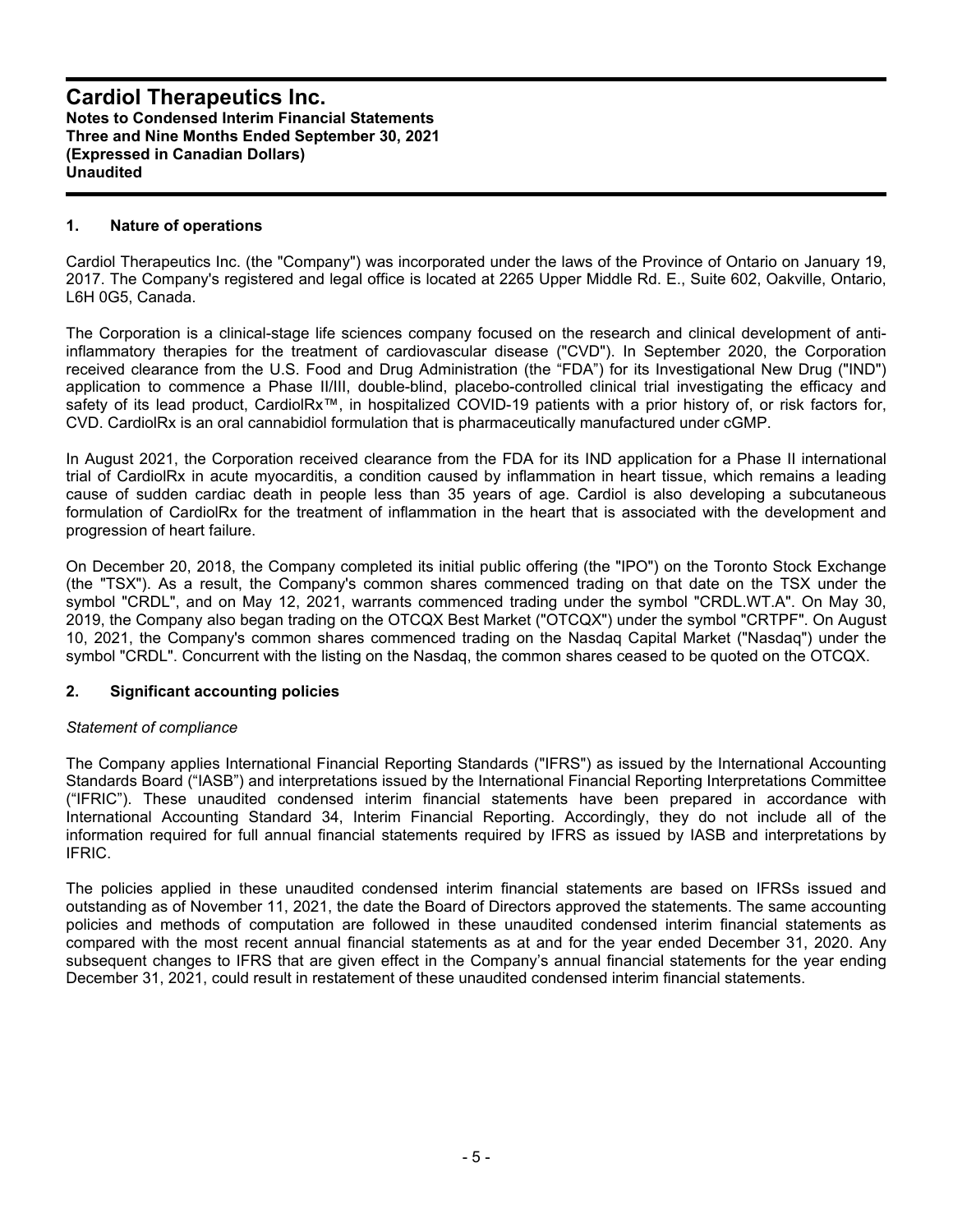#### **3. Cash and cash equivalents**

Cash and cash equivalents include a cashable Guaranteed Investment Certificate totaling \$61,506 earning interest of 0.1% per annum and maturing on December 4, 2021 (December 31, 2020 - cashable Guaranteed Investment Certificate totaling \$61,506 earning interest of 0.1% per annum and maturing on December 4, 2021). The Guaranteed Investment Certificate may be redeemed prior to maturity without penalty.

#### **4. Property and equipment**

| Cost                                    |   | Right-of-<br>use asset    |                  |   | Leasehold<br>Equipment improvements equipment |      | <b>Office</b>    | <b>Computer</b><br>equipment | Total                   |
|-----------------------------------------|---|---------------------------|------------------|---|-----------------------------------------------|------|------------------|------------------------------|-------------------------|
| Balance, December 31, 2019<br>Additions | S | 200.319<br>$\blacksquare$ | 116.578<br>6.480 | S | 234.772 \$<br>2.476                           |      | 52.917<br>12.799 | 55.772<br>18.847             | \$<br>660,358<br>40,602 |
| Balance, December 31, 2020<br>Additions |   | 200.319<br>۰              | 123,058<br>7.712 |   | 237,248                                       | - \$ | 65,716           | 74,619<br>5.204              | 700,960<br>12.916       |
| Balance, September 30, 2021             |   | 200,319                   | 130.770          |   | 237,248                                       |      | 65,716           | 79,823                       | 713,876                 |

| <b>Accumulated Depreciation</b> |    | Right-of-<br>use asset |     |        |    | Leasehold<br>Equipment improvements equipment |      | <b>Office</b> |      | Computer<br>equipment | Total   |
|---------------------------------|----|------------------------|-----|--------|----|-----------------------------------------------|------|---------------|------|-----------------------|---------|
|                                 |    |                        |     |        |    |                                               |      |               |      |                       |         |
| Balance, December 31, 2019      | S  | 23,373                 | \$. | 23,996 | -S | $4,192$ \$                                    |      | 3.816         | - \$ | 20,934                | 76.311  |
| Depreciation for the year       |    | 40,068                 |     | 29,056 |    | 50,840                                        |      | 11.828        |      | 13,303                | 145,095 |
| Balance, December 31, 2020      | \$ | 63,441                 | -S  | 53,052 | -S | 55,032                                        | - \$ | 15,644        | - \$ | 34,237                | 221,406 |
| Depreciation for the period     |    | 30.051                 |     | 16.330 |    | 38.130                                        |      | 7.511         |      | 9.476                 | 101,498 |
| Balance, September 30, 2021     | S  | 93,492                 | \$. | 69,382 | S  | 93,162                                        |      | 23,155        | - \$ | 43,713                | 322,904 |
|                                 |    | Right-of-              |     |        |    | Leasehold                                     |      | <b>Office</b> |      | Computer              |         |

| Carrying value              | night-vi-<br>use asset |           | LGASGIIUIU | <b>VIIILE</b><br>Equipment improvements equipment | <b>VUIINULEI</b><br>equipment | Total   |
|-----------------------------|------------------------|-----------|------------|---------------------------------------------------|-------------------------------|---------|
| Balance, December 31, 2020  | 136.878 \$             | 70.006 \$ | 182.216    | 50.072 \$                                         | 40.382                        | 479.554 |
| Balance, September 30, 2021 | 106.827                | 61.388    | 144.086    | 42.561                                            | 36.110                        | 390.972 |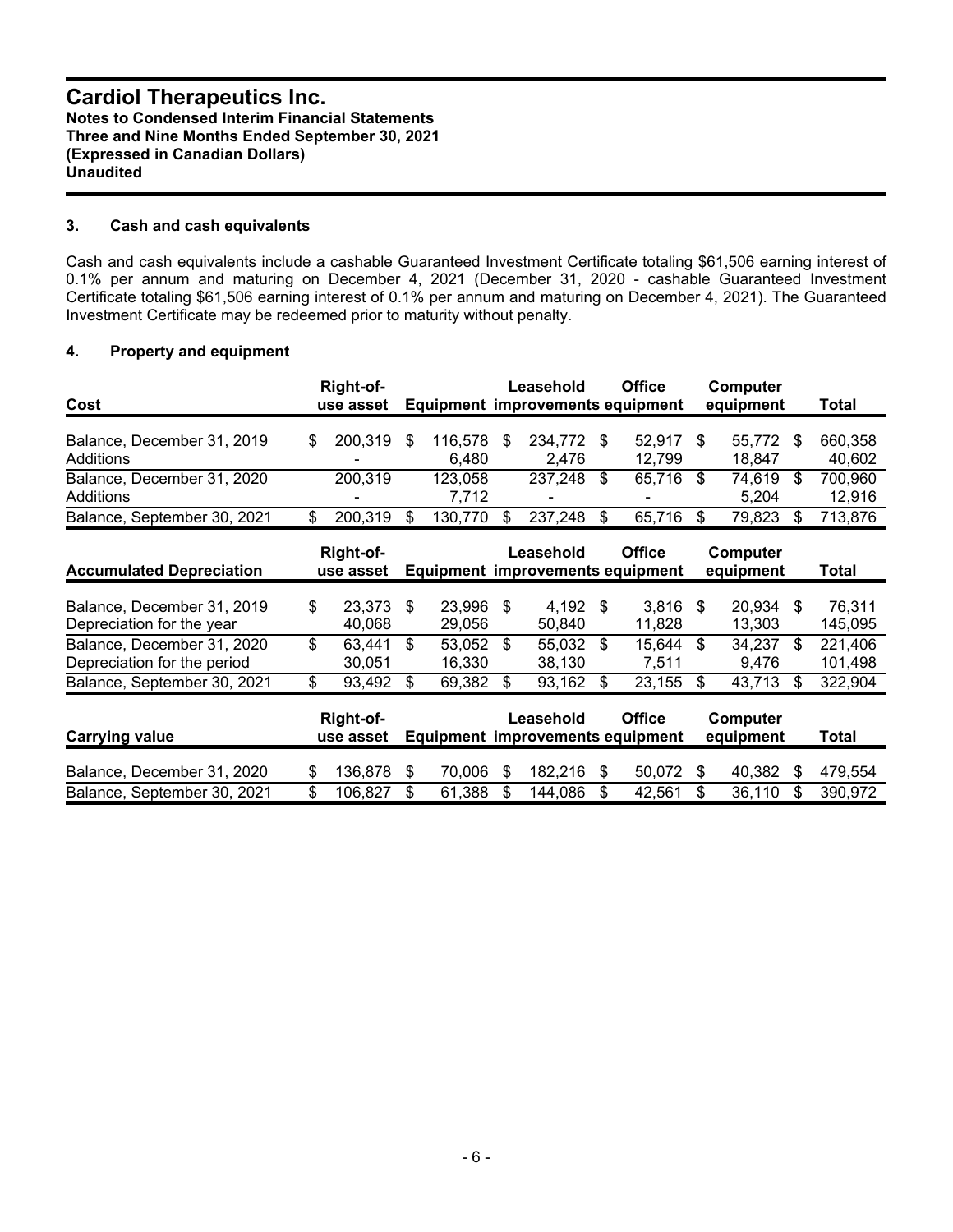**Notes to Condensed Interim Financial Statements Three and Nine Months Ended September 30, 2021 (Expressed in Canadian Dollars) Unaudited**

#### **5. Lease liability**

|                                                       | Carrying<br>Value                    |  |  |  |  |  |
|-------------------------------------------------------|--------------------------------------|--|--|--|--|--|
| Balance, December 31, 2019<br>Repayments<br>Accretion | \$<br>190,752<br>(50, 472)<br>16,286 |  |  |  |  |  |
| Balance, December 31, 2020<br>Repayments<br>Accretion | \$<br>156,566<br>(38, 937)<br>10,002 |  |  |  |  |  |
| Balance, September 30, 2021<br>Current portion        | \$<br>127,631<br>53,069              |  |  |  |  |  |
| Long-term portion                                     | 74,562                               |  |  |  |  |  |

(i) When measuring the lease liability for the property lease that was classified as an operating lease, the Company discounted the lease payments using its incremental borrowing rate. The property lease expires on May 31, 2024 and the lease payments were discounted with a 9% interest rate.

#### **6. Intangible assets**

| Cost                                                                  | <b>Exclusive global</b><br>license agreement |
|-----------------------------------------------------------------------|----------------------------------------------|
| Balance, December 31, 2019, December 31, 2020, and September 30, 2021 | 767,228<br>S.                                |
| <b>Accumulated Amortization</b>                                       | <b>Exclusive global</b><br>license agreement |
| Balance, December 31, 2019<br>Amortization for the year               | \$<br>219,094<br>84,444                      |
| Balance, December 31, 2020<br>Amortization for the period             | \$<br>303,538<br>63,333                      |
| Balance, September 30, 2021                                           | \$<br>366,871                                |
| <b>Carrying Value</b>                                                 | <b>Exclusive global</b><br>license agreement |
| Balance, December 31, 2020                                            | 463,690<br>\$                                |
| Balance, September 30, 2021                                           | \$<br>400,357                                |

#### Exclusive global agreement ("Meros License Agreement")

In 2017, the Company was granted by Meros Polymers Inc. ("Meros") the sole, exclusive, irrevocable license to patented nanotechnologies for use with any drugs to diagnose, or treat, cardiovascular disease, cardiopulmonary disease, and cardiac arrhythmias. Meros is focused on the advancement of nanotechnologies developed at the University of Alberta.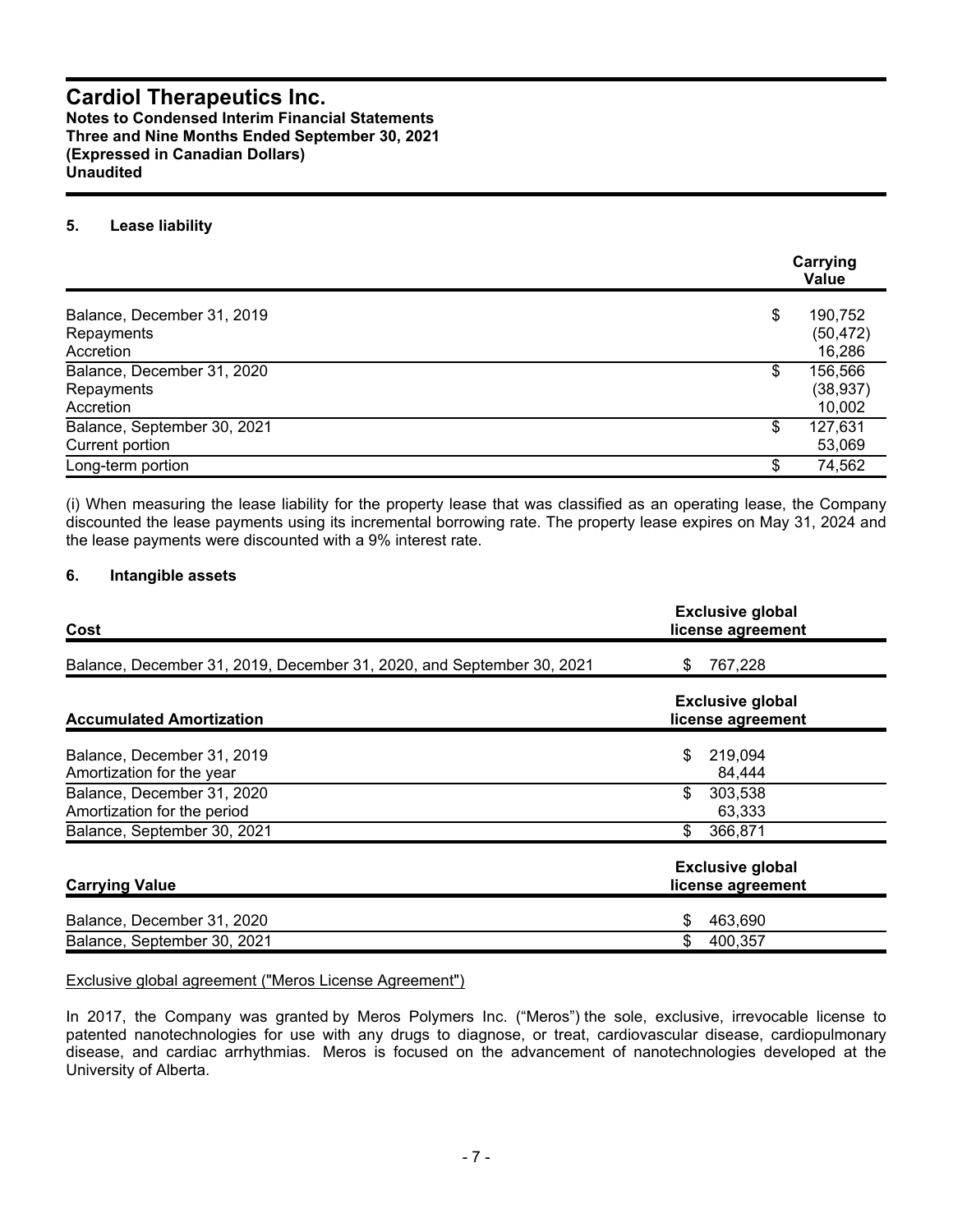#### **6. Intangible assets (continued)**

Under the Meros License Agreement, Cardiol agreed to certain milestones and milestone payments, including the following: (i) payment of \$100,000 upon enrolling the first patient in a Phase IIB clinical trial designed to investigate the safety and indications of efficacy of one of the licensed technologies; (ii) payment of \$500,000 upon enrolling the first patient in a Pivotal Phase III clinical trial designed to investigate the safety and efficacy of one of the licensed technologies; (iii) \$1,000,000 upon receiving regulatory approval from the FDA for any therapeutic and/or prophylactic treatment incorporating the licensed technologies. Cardiol also agreed to pay Meros the following royalties:

(a) 5% of worldwide proceeds of net sales of the licensed technologies containing cannabinoids, excluding non-royalty sub-license income in (b) below, that Cardiol receives from human and animal disease indications and derivatives as outlined in the Meros License Agreement;

(b) 7% of any non-royalty sub-license income that Cardiol receives from human and animal disease indications and derivatives for licensed technologies containing cannabinoids as outlined in the Meros License Agreement;

(c) 3.7% of worldwide proceeds of net sales that Cardiol receives from the licensed technology in relation to human and animal cardiovascular and/or cardiopulmonary disease, heart failure, and/or cardiac arrhythmia diagnosis and/or treatments using the drugs, excluding cannabinoids included in (a) above, outlined in the Meros License Agreement; and

(d) 5% of any non-royalty sub-license income that Cardiol receives in relation to any human and animal heart disease, heart failure and/or arrhythmias indications, excluding cannabinoids included in (b) above, as outlined in the Meros License Agreement.

In addition, as part of the consideration under the Meros License Agreement, Cardiol (i) issued to Meros 1,020,000 common shares; and (ii) issued to Meros 1,020,000 special warrants convertible automatically into common shares for no additional consideration upon the first patient being enrolled in a Phase 1 clinical trial using the licensed technologies as described in the Meros License Agreement.

#### **7. Share capital**

#### a) Authorized share capital

The authorized share capital consisted of unlimited number of common shares. The common shares do not have a par value. All issued shares are fully paid.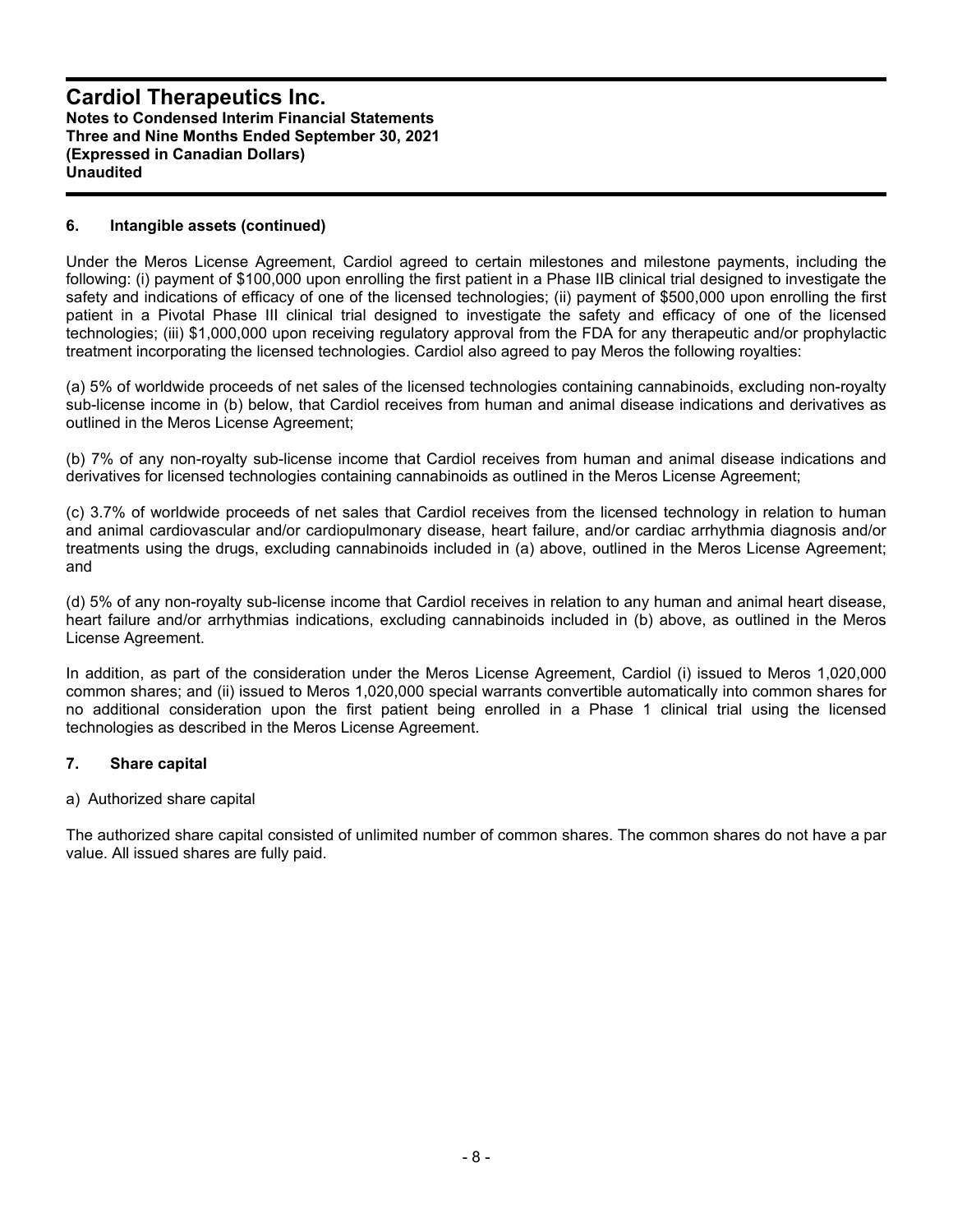**Notes to Condensed Interim Financial Statements Three and Nine Months Ended September 30, 2021 (Expressed in Canadian Dollars) Unaudited**

#### **7. Share capital (continued)**

b) Common shares issued

|                                                | Number of<br>common<br>shares | Amount        |
|------------------------------------------------|-------------------------------|---------------|
| Balance, December 31, 2019                     | 25,877,686                    | \$39,413,506  |
| Issuance of units (ii)                         | 6,900,000                     | 17,250,000    |
| Shares for services (i)                        | 6,914                         | 20,742        |
| Share issuance costs (ii)                      |                               | (1,243,485)   |
| Warrants exercised (note 9)                    | 27,600                        | 89,700        |
| Fair value of warrants (note 9)                |                               | (3,803,751)   |
| Fair value of warrants exercised (note 9)      |                               | 30,430        |
| Balance, September 30, 2020                    | 32,812,200                    | \$51,757,142  |
|                                                |                               |               |
| Balance, December 31, 2020                     | 32,860,291                    | \$51,923,471  |
| Shares for services (iv)                       | 683,592                       | 2,169,176     |
| Issuance of units (iii)                        | 6,112,000                     | 22,003,200    |
| Fair value of warrants (iii)                   |                               | (3,792,200)   |
| Stock options exercised (note 8)               | 998,333                       | 2,837,083     |
| Fair value of stock options exercised (note 8) |                               | 1,357,160     |
| Warrants exercised (note 9)                    | 3,353,123                     | 10,607,242    |
| Fair value of warrants exercised (note 9)      |                               | 3,867,107     |
| Share issuance cost (iii)                      |                               | (1, 140, 691) |
| Balance, September 30, 2021                    | 44,007,339                    | \$89,831,548  |

(i) March 30, 2020, the Company issued 6,914 common shares, with a fair value of \$20,742, in exchange for \$28,140 of services rendered. The valuation was based on the fair value of the shares issued. As a result, the Company recorded other income of \$7,398.

(ii) On June 4, 2020, the Company completed its short form prospectus offering by issuing 6,900,000 common share units at \$2.50 per unit for gross proceeds of \$17,250,000. Each unit consisted of one common share and one-half of one common share purchase warrant. Each whole warrant was exercisable into one common share at the price of \$3.25 per share for a period of two years from closing, accelerated to October 12, 2021 as the volume weighted average trading price of the common shares was equal to or greater than \$4.50 for a ten consecutive trading day period.

The fair value of \$3,803,751 was assigned to the 3,450,000 warrants issued as part of the units as estimated by using a fair value market technique incorporating the Black-Scholes option pricing model, using the following assumptions: a risk-free interest rate of 0.32%; an expected volatility factor of 85%; an expected dividend yield of 0%; and an expected life of 2 years.

The underwriters were paid cash fees of \$735,000 and 294,000 compensation warrants. Each compensation warrant entitled the holder to acquire one additional common share unit of the Company at \$2.50 for a period of 24 months from closing. The grant date fair value of \$507,059 was assigned to the compensation warrants issued as estimated by using a fair value market technique incorporating the Black-Scholes option pricing model, using the following assumptions: a risk-free interest rate of 0.32%; an expected volatility factor of 85%; an expected dividend yield of 0%; and an expected life of 2 years.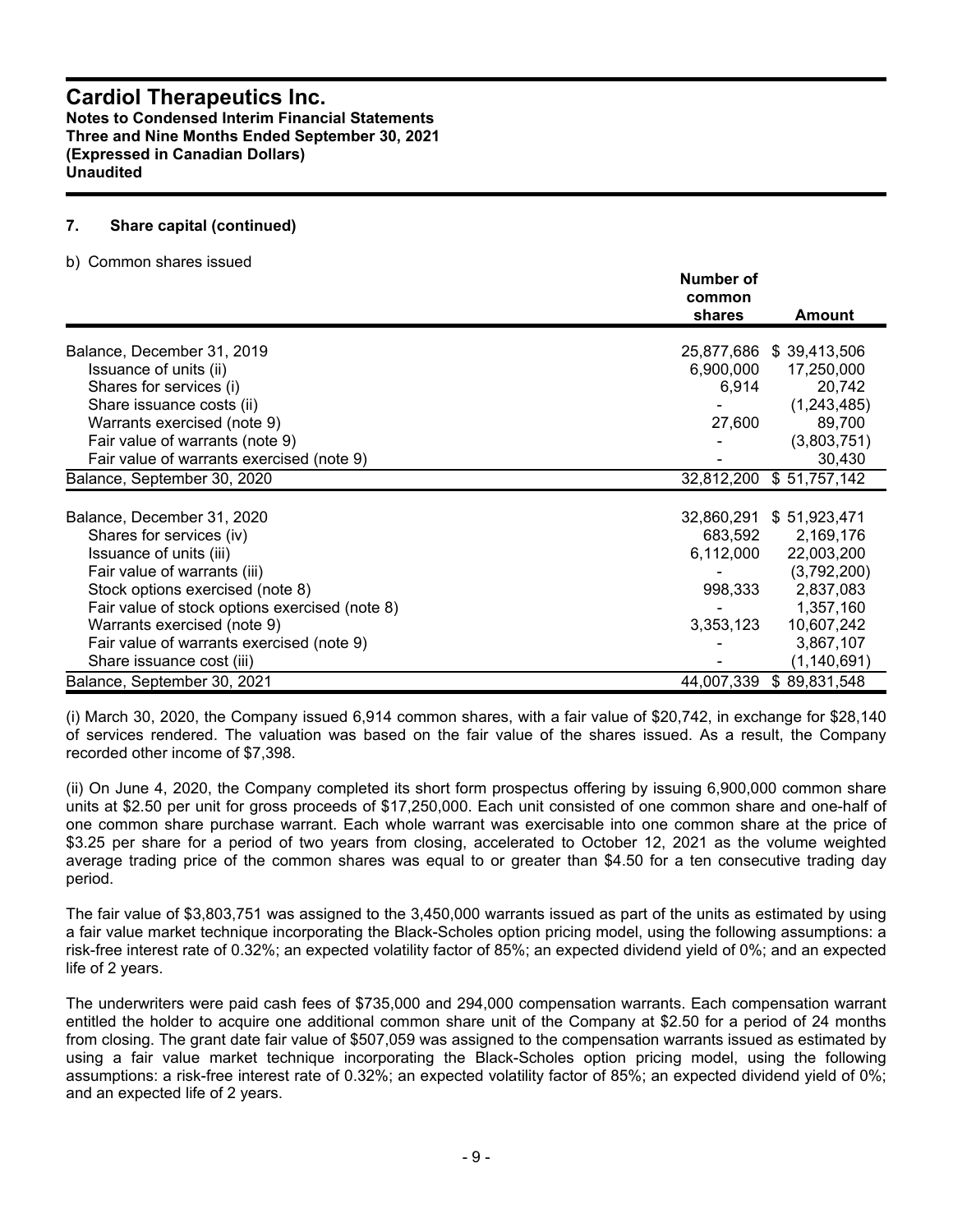#### **7. Share capital (continued)**

(iii) On May 12, 2021, the Company completed its short form base shelf prospectus offering by issuing 6,112,000 common share units at \$3.60 per unit for gross proceeds of \$22,003,200, as well as an additional 433,400 warrants at \$0.02 per warrant for \$8,668. Each unit consisted of one common share and one-half of one common share purchase warrant. Each whole warrant is exercisable into one common share at the price of \$4.60 per share for a period of three years from closing. The underwriters were paid cash fees of \$1,025,590.

The fair value of \$3,792,200 was assigned to the 3,056,000 warrants issued as part of the units as estimated by using a fair value market technique incorporating the Black-Scholes option pricing model, using the following assumptions: a risk-free interest rate of 0.53%; an expected volatility factor of 81%; an expected dividend yield of 0%; and an expected life of 3 years.

(iv) During the nine months ended September 30, 2021, the Company issued 508,592 shares for services with a cumulative fair value of \$1,946,171. The fair value of the shares was determined to be equal to the value of the services rendered. Included within these issuances are the following shares subject to vesting conditions: 100,000 restricted common shares that contain service-based conditions and vest 1/4 on each of September 29, 2021, March 29, 2022, September 29, 2022, and March 29, 2023; 37,610 common shares that fully vest on October 14, 2021; and 100,000 common shares that vest 1/4 on each of November 17, 2021, February 17, 2022, May 17, 2022, and August 17, 2022.

#### **8. Share-based payments**

The Company has adopted an Omnibus Equity Incentive Plan in accordance with the policies of the TSX, which permits the grant or issuance of options, Restricted Share Units ("RSUs"), Performance Share Units ("PSUs") and Deferred Share Units ("DSUs"), as well as other share-based payment arrangements. The maximum number of shares that may be issued upon the exercise or settlement of awards granted under the plan may not exceed 15% of the Company's issued and outstanding shares from time to time. The Board of Directors determines the price per common share and the number of common shares which may be allotted to directors, officers, employees, and consultants, and all other terms and conditions of the option, subject to the rules of the TSX.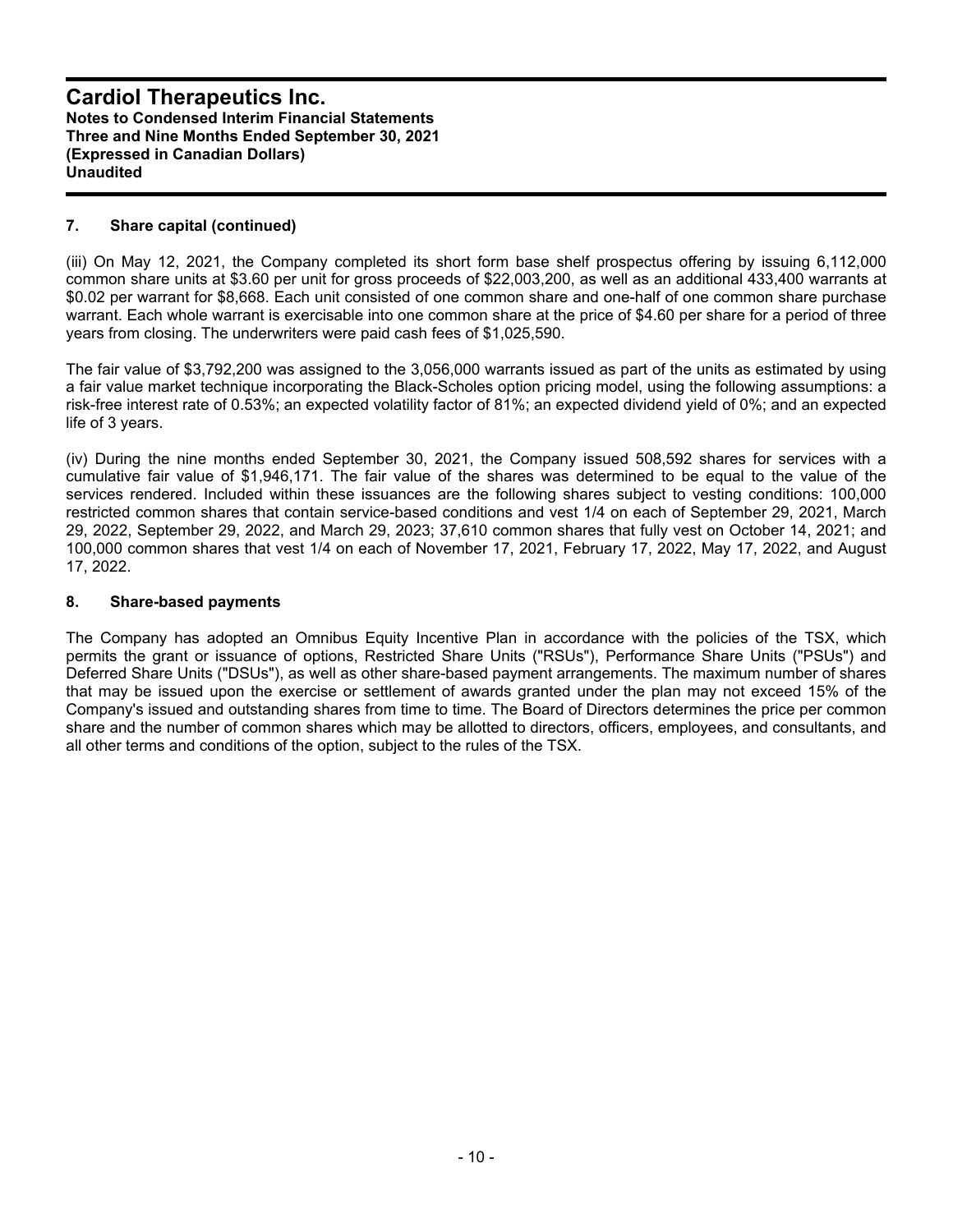#### **8. Share-based payments (continued)**

(a) Stock Options

|                                                                     | Number of                                        | <b>Weighted average</b><br>stock options exercise price (\$) |                              |  |  |
|---------------------------------------------------------------------|--------------------------------------------------|--------------------------------------------------------------|------------------------------|--|--|
| Balance, December 31, 2019<br><b>Issued</b><br>Expired              | 1,760,000<br>984.000<br>(201,500)                | \$                                                           | 4.68<br>2.73<br>4.80         |  |  |
| Balance, September 30, 2020                                         | 2,542,500                                        | \$                                                           | 3.92                         |  |  |
| Balance, December 31, 2020<br><b>Issued</b><br>Expired<br>Exercised | 2,861,300<br>1.961.666<br>(106,667)<br>(998,333) | \$                                                           | 3.78<br>4.38<br>2.90<br>2.84 |  |  |
| Balance, September 30, 2021                                         | 3,717,966                                        | \$                                                           | 4.38                         |  |  |

At the grant date, the fair value stock options issued was estimated using the Black-Scholes option pricing model based on the following weighted average assumptions:

|                                           | <b>Nine Months</b><br><b>Nine Months</b><br>Ended<br><b>Ended</b><br>September 30,<br>September 30,<br>2021<br>2020 |    |       |
|-------------------------------------------|---------------------------------------------------------------------------------------------------------------------|----|-------|
| Fair value of stock options at grant date | \$<br>2.45                                                                                                          | \$ | 1.38  |
| Share price                               | \$<br>4.37                                                                                                          | \$ | 2.66  |
| Exercise price                            | \$<br>4.38                                                                                                          | \$ | 2.73  |
| Risk-free interest rate                   | 0.50%                                                                                                               |    | 0.48% |
| <b>Expected volatility</b>                | 90%                                                                                                                 |    | 91 %  |
| Expected life in years                    | 3.25                                                                                                                |    | 2.59  |
| Expected dividend yield                   | Nil                                                                                                                 |    | Nil   |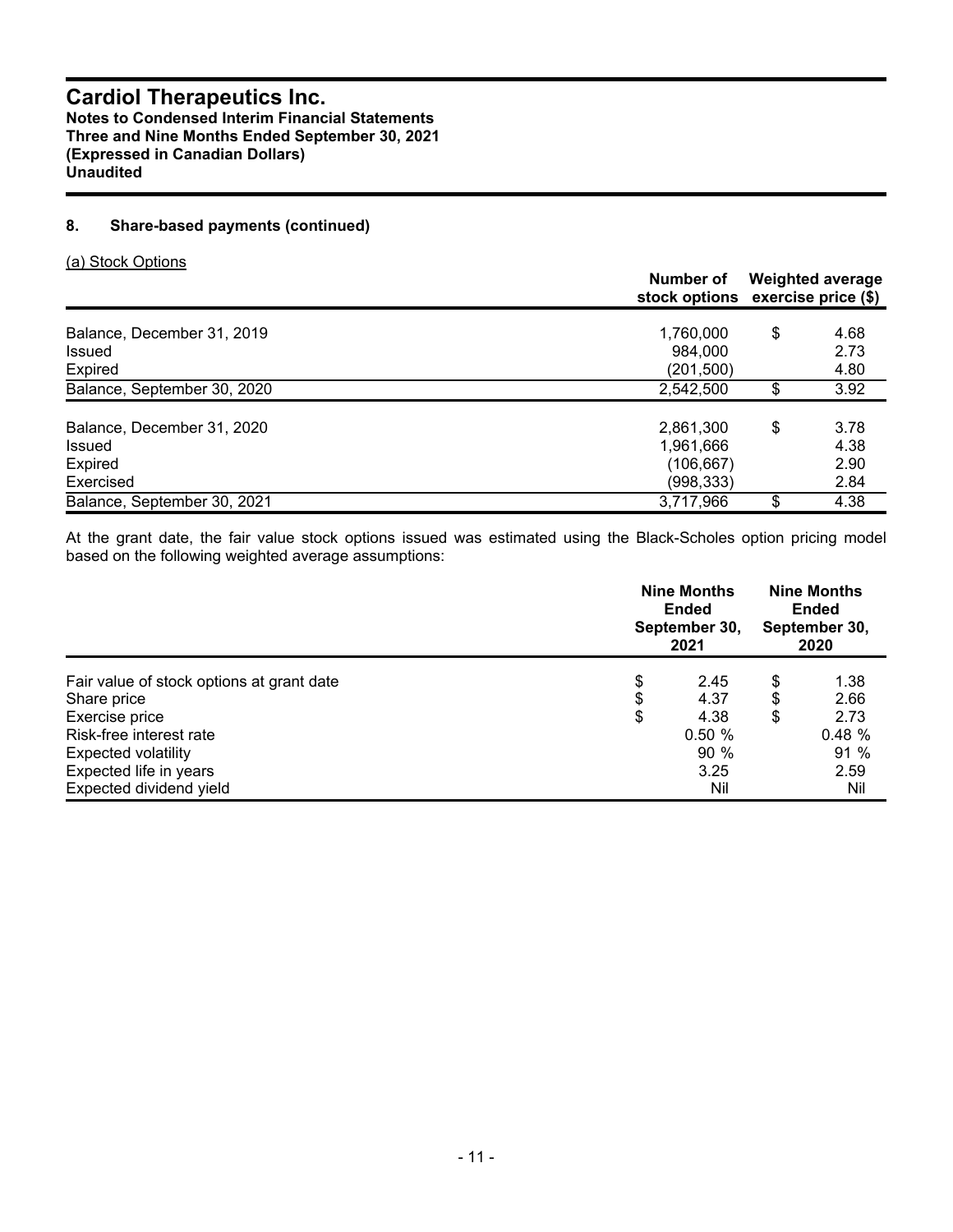#### **8. Share-based payments (continued)**

#### (a) Stock Options (continued)

The following table reflects the actual stock options issued and outstanding as of September 30, 2021:

|                    | <b>Exercise</b> | <b>Weighted average</b><br>remaining<br>contractual | Number of<br>options | <b>Number of</b><br>options<br>vested |  |
|--------------------|-----------------|-----------------------------------------------------|----------------------|---------------------------------------|--|
| <b>Expiry date</b> | price (\$)      | life (years)                                        | outstanding          | (exercisable)                         |  |
| June 22, 2022      | 2.58            | 0.73                                                | 83,334               | 83,334                                |  |
| February 8, 2023   | 4.56            | 1.36                                                | 416,666              | 416,666                               |  |
| February 18, 2023  | 4.80            | 1.39                                                | 560,000              | 405,000                               |  |
| February 22, 2023  | 4.46            | 1.40                                                | 130,000              | 80,000                                |  |
| October 15, 2024   | 3.23            | 3.04                                                | 76,666               | 20,000                                |  |
| December 2, 2024   | 4.08            | 3.18                                                | 60,000               | 20,000                                |  |
| December 5, 2024   | 3.69            | 3.18                                                | 60,000               | 45,000                                |  |
| February 23, 2025  | 3.54            | 3.40                                                | 86,300               | 86,300                                |  |
| August 16, 2025    | 5.00            | 3.88                                                | 200,000              | 200,000                               |  |
| August 19, 2025    | 2.12            | 3.89                                                | 100,000              | 33,333                                |  |
| August 30, 2025    | 5.00            | 3.92                                                | 580,000              | 580,000                               |  |
| October 7, 2025    | 2.90            | 4.02                                                | 35,000               |                                       |  |
| December 2, 2025   | 2.59            | 4.18                                                | 130,000              |                                       |  |
| January 2, 2026    | 4.30            | 4.26                                                | 150,000              | 150,000                               |  |
| January 24, 2026   | 5.34            | 4.32                                                | 60,000               | 40,000                                |  |
| March 29, 2026     | 4.51            | 4.50                                                | 400,000              |                                       |  |
| April 1, 2026      | 5.77            | 4.50                                                | 140,000              | 93,333                                |  |
| April 4, 2026      | 5.42            | 4.51                                                | 60,000               | 40,000                                |  |
| May 12, 2026       | 3.00            | 4.62                                                | 75,000               |                                       |  |
| June 5, 2026       | 3.26            | 4.68                                                | 60,000               |                                       |  |
| August 16, 2026    | 3.26            | 4.88                                                | 60,000               |                                       |  |
| August 24, 2026    | 3.81            | 4.90                                                | 140,000              |                                       |  |
| September 13, 2026 | 4.88            | 4.96                                                | 55,000               |                                       |  |
|                    | 4.38            | 3.25                                                | 3,717,966            | 2,292,966                             |  |

#### (b) Performance Share Units and Other Share-Awards

The Corporation has also issued performance share units ("PSUs") to certain consultants of the Corporation. Grants of PSUs require the completion of certain performance criteria specific to each grant. During the nine months ended September 30, 2021, 100,000 PSUs have been granted and are outstanding (September 30, 2020 - nil).

The Corporation granted 700,000 share awards to certain consultants in August 2021. These are subject to time-based vesting of a 1/4 on each of September 17, 2021, October 17, 2021, November 17, 2021, and December 17, 2021. As of September 30, 2021, the Company issued 175,000 common shares of these shares with a fair value of \$563,500.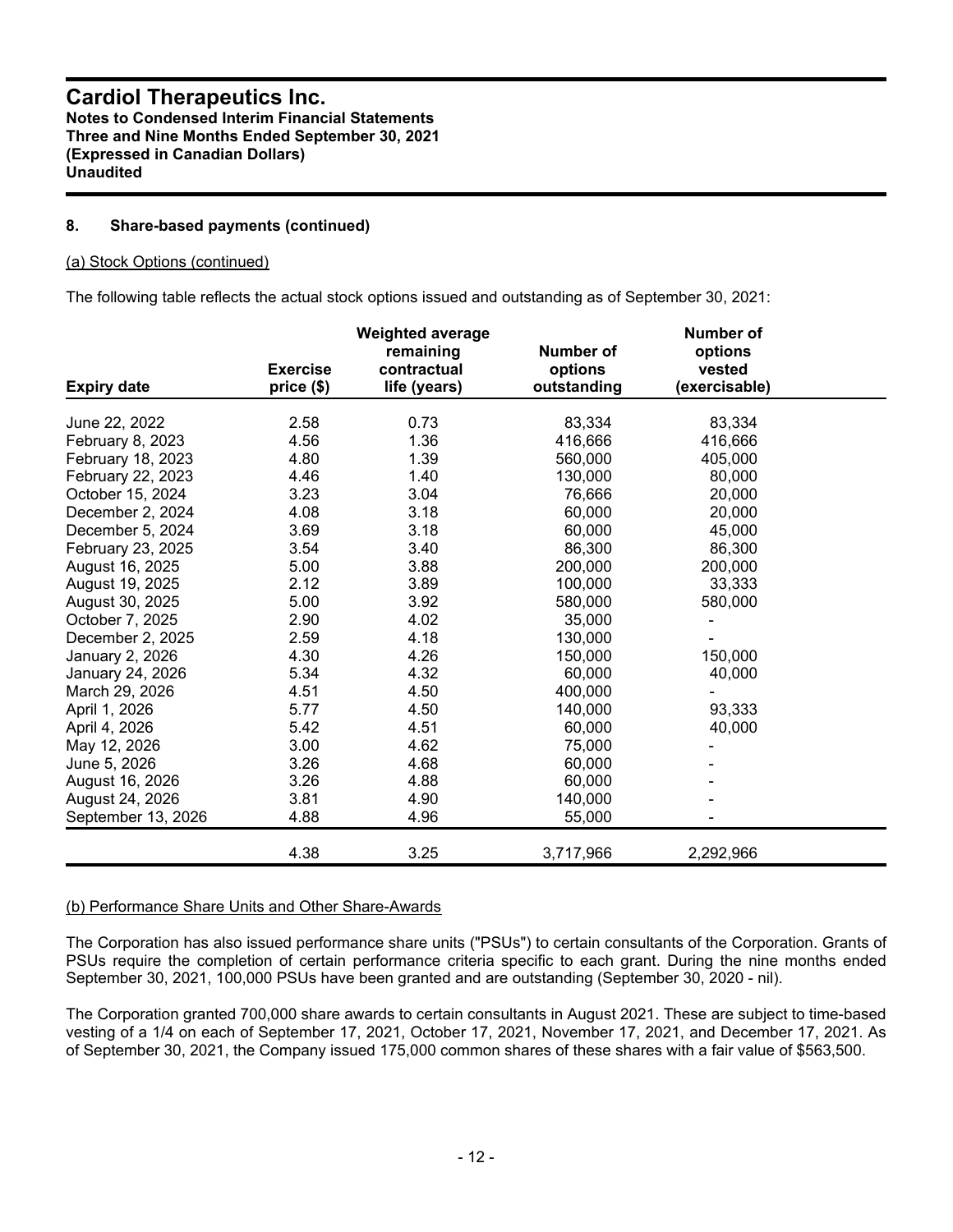#### **Cardiol Therapeutics Inc. Notes to Condensed Interim Financial Statements Three and Nine Months Ended September 30, 2021 (Expressed in Canadian Dollars) Unaudited**

#### **9. Warrants**

|                               | Number of<br>warrants | Amount          |  |
|-------------------------------|-----------------------|-----------------|--|
| Balance, December 31, 2019    | 4,212,026             | \$<br>1.731.250 |  |
| Issued (note $7$ (ii))        | 3,744,000             | 3,959,046       |  |
| Expired                       | (13, 482)             | (35, 144)       |  |
| Exercised                     | (27,600)              | (30,430)        |  |
| Earned (i)                    |                       | 63,764          |  |
| Balance, September 30, 2020   | 7,914,944             | \$<br>5,688,486 |  |
| Balance, December 31, 2020    | 4,521,604             | \$<br>4,460,728 |  |
| Issued (ii), (note $7$ (iii)) | 3,617,603             | 3,707,789       |  |
| Exercised                     | (3,353,123)           | (3,867,107)     |  |
| Earned (i)                    |                       | 16,063          |  |
| Balance, September 30, 2021   | 4,786,084             | 4,317,473<br>\$ |  |

(i) During the nine months ended September 30, 2021, 4,016 warrants with a fair value of \$16,063 (nine months ended September 30, 2020 - 15,941 warrants with a fair value of \$63,764) were earned pursuant to the Caro Development Agreement (see note 11 (iii)).

(ii) 128,203 warrants with a fair value of \$144,976 carrying an exercise price of \$3.25 and an original expiry date of June 4, 2022, are included in this amount as a result of the exercise of 256,409 warrants carrying a price of \$2.50. There were no grants related to these warrants during the nine months ended September 30, 2020. At the grant date, the fair value of the warrants issued was estimated using the Black-Scholes option pricing model based on the following weighted average assumptions:

|                                      | <b>Nine Months</b><br><b>Ended</b><br>September 30,<br>2021 |
|--------------------------------------|-------------------------------------------------------------|
| Fair value of warrants at grant date | \$<br>1.13                                                  |
| Share price                          | \$<br>3.88                                                  |
| Exercise price                       | \$<br>3.25                                                  |
| Risk-free interest rate              | 0.16%                                                       |
| <b>Expected volatility</b>           | 83 %                                                        |
| Expected life in years               | 1.10                                                        |
| Expected dividend yield              | Nil                                                         |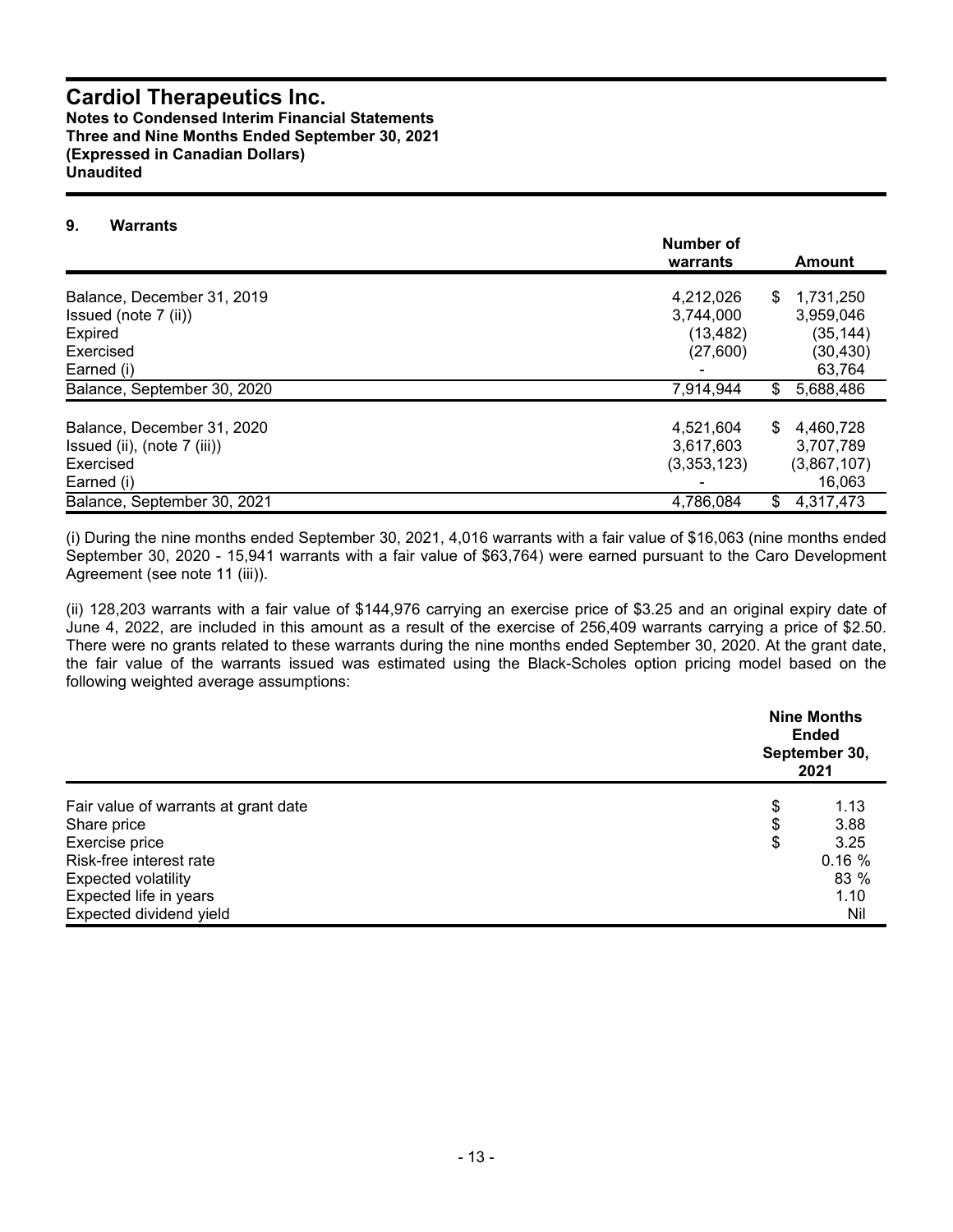#### **9. Warrants (continued)**

The following table reflects the actual warrants issued and outstanding as of September 30, 2021, excluding 1,020,000 special warrants convertible automatically into common shares for no additional consideration in accordance with the original escrow release terms as described in the Meros License Agreement (see note 6):

| <b>Expiry date</b>              | <b>Exercise</b><br>price(\$) | Remaining<br>contractual<br>life (years) | <b>Warrants</b><br>exercisable |
|---------------------------------|------------------------------|------------------------------------------|--------------------------------|
| October 12, 2021 <sup>(1)</sup> | 3.25                         | 0.03                                     | 507,406                        |
| August 31, 2022                 | 4.00                         | 0.89                                     | 824,000                        |
| May 12, 2024                    | 4.60                         | 2.62                                     | 3,454,678                      |
|                                 | 4.11                         | 2.05                                     | 4,786,084                      |

(1) On September 10, 2021, Cardiol announced the acceleration of the expiry date of warrants issued on June 4, 2020, to October 12, 2021, from the original expiry date of June 4, 2022.

#### **10. Loss per share**

For the three and nine months ended September 30, 2021, basic and diluted loss per share has been calculated based on the loss attributable to common shareholders of \$9,909,991 and \$25,380,782, respectively (three and nine months ended September 30, 2020 - \$4,401,243 and \$10,974,408, respectively) and the weighted average number of common shares outstanding of 43,169,772 and 39,308,910, respectively (three and nine months ended September 30, 2020 - 32,788,663 and 28,855,226, respectively). Diluted loss per share did not include the effect of stock options, PSUs, other share-awards, and warrants as they are anti-dilutive.

#### **11. Commitments**

(i) The Company has leased premises with third parties. The minimum committed lease payments, which include the lease liability payments shown as base rent, are approximately as follows:

|      | <b>Base rent</b> | Variable rent  | Total        |  |
|------|------------------|----------------|--------------|--|
| 2021 | 12,961<br>\$     | 12,979<br>\$   | 25,940<br>\$ |  |
| 2022 | 53,934           | 51,846         | 105,780      |  |
| 2023 | 55,376           | 51,846         | 107,222      |  |
| 2024 | 23,073           | 21,603         | 44,676       |  |
|      | 145,344<br>\$.   | 138.274<br>\$. | 283,618      |  |

(ii) The Company has signed various agreements with consultants to provide services. Under the agreements, the Company has the following remaining commitments.

| 2021<br>2022 | \$. | 397.422<br>67.022 |
|--------------|-----|-------------------|
|              |     | 464.444           |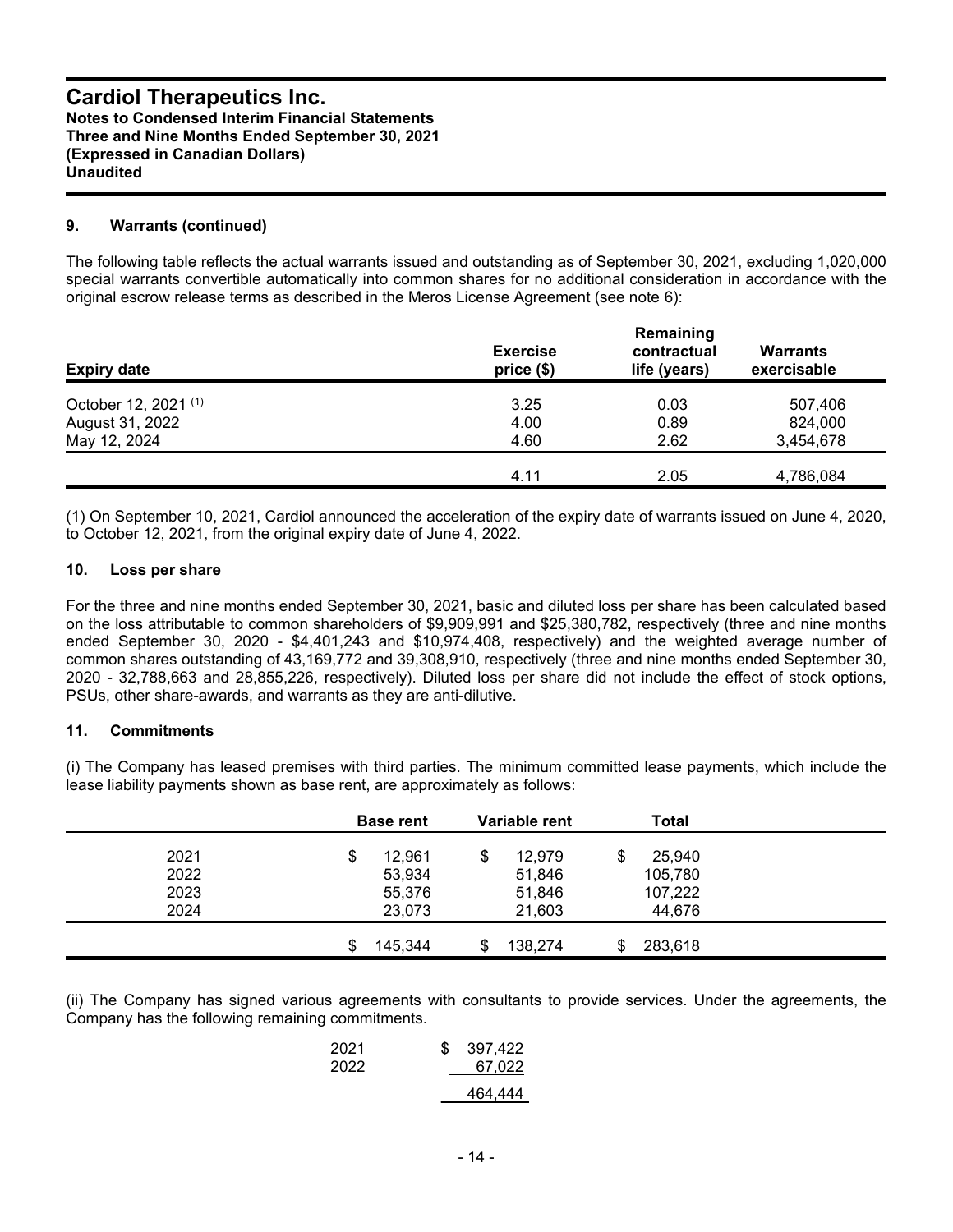#### **11. Commitments (continued)**

(iii) Cardiol entered into a development agreement (the "Caro Development Agreement") with the Clinical Academic Research Organization, S.A. DE C.V. ("Caro") dated August 28, 2018, for the further research and development of proprietary drug formulations for the treatment of heart failure. Caro is a Mexican corporation dedicated to providing clinical and scientific experimentation and consulting, as well as performing development activities by itself or through third-party providers.

Pursuant to the terms of the Caro Development Agreement, Caro will provide scientific experimentation, research activities, medical drug development activities, and medical drug formulation and discovery to Cardiol (the "Development Activities"), as set out in a development plan (the "Development Plan"). Under the Caro Development Agreement, Caro may also engage third-party providers of development activities in support of the Development Plan, which is anticipated to be limited to third-party vendors of materials.

Pursuant to the terms of the Caro Development Agreement, Cardiol will immediately upon execution of the Caro Development Agreement allot and set aside 824,000 Common Shares of Cardiol, and issue to Caro 824,000 warrants (the "Caro Compensation Warrants"), each warrant having the following qualifications: (i) an expiry date of August 31, 2022, or such earlier date as may be specified by a relevant stock exchange; (ii) an exercise price of \$4 per share (to be settled through the issuance of invoices by Caro); and (iii) each of the Caro Compensation Warrants entitles Caro to purchase one Common Share of Cardiol for the exercise price. Cardiol also further agreed to pay Caro US\$400,000 in cash (paid).

Pursuant to the terms of the Caro Development Agreement, both Cardiol and Caro may terminate the Caro Development Agreement if either party believes in good faith that the continued performance of the Development Activities may be commercially unwise, jeopardize safety, or otherwise be unethical or illegal. However, if Caro terminates the Caro Development Agreement for any reason except breach of contract by Cardiol, or terminates the development activities under the contract prior to achievement of all milestones in the Development Plan, then any unexercised Caro Compensation Warrants that are not related to Development Activities and milestones in the Development Plan that have been attained up to the time of termination of the Caro Development Agreement shall be deemed terminated as of the time of termination of the Caro Development Agreement.

Further, if Cardiol terminates the Caro Development Agreement for any reason (including breach of contract by Caro), or requires Caro to terminate the Development Activities prior to achievement of all milestones in the Development Plan, then the Caro Compensation Warrants issued to Caro that can be invoiced for the CARO Development Activities completed up to the time of termination shall be considered to have been earned notwithstanding such termination.

The CARO Compensation Warrants that cannot be exercised (because invoices for CARO Development Activities not completed cannot be issued) will be deemed terminated, null and void as of termination.

(iv) Cardiol entered into an exclusive supply agreement (the "Exclusive Supply Agreement") with Noramco, Inc. ("Noramco") dated September 28, 2018, as amended on December 7, 2018, December 11, 2018, July 2, 2019 and September 11, 2019, and November 12, 2019 pursuant to which Noramco will be the exclusive supplier of pharmaceutical cannabidiol for Cardiol, provided Noramco is able to meet Cardiol's supply requirements.

During the period, the Exclusive Supply Agreement was assigned to Purisys, LLC ("Purisys"), an affiliate of Noramco headquartered in Athens, Georgia. This assignment had no impact on Cardiol's rights under the Exclusive Supply Agreement.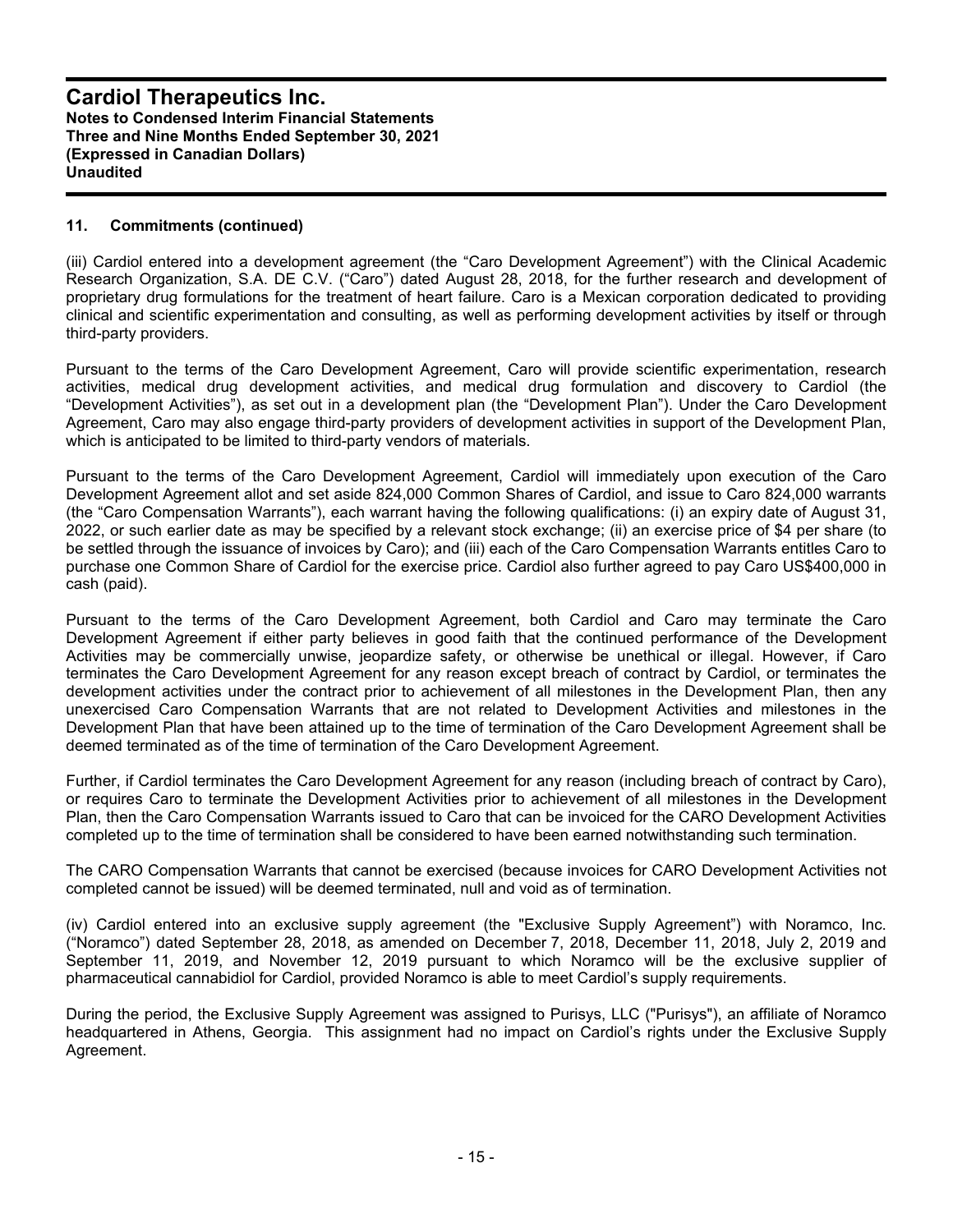#### **11. Commitments (continued)**

(iv) (continued) Pursuant to the terms of the Exclusive Supply Agreement, Cardiol paid a non-refundable payment of US\$3,000,000 (the "Exclusivity Payment"). The Exclusivity Payment represents a prepayment for inventory and is being credited towards purchases.

Effective upon entering into a supply agreement with Shoppers Drug Mart Inc. on March 16, 2020, Purisys shall not sell pharmaceutical cannabidiol to any third party for use in the production of products sold to retail pharmacies in Canada and Mexico, such as Shoppers Drug Mart Inc. Notwithstanding this restriction, Purisys shall have the right to sell pharmaceutical cannabidiol to third parties outside Canada for use in products that are approved as prescription medicines by the Therapeutic Products Directorate of Health Canada for delivery into Canada.

The Exclusive Supply Agreement expires on December 31, 2038, subject to certain renewal provisions.

(v) Pursuant to the terms of agreements with various other contract research organizations, the Company is committed for contract research services for 2021 at a cost of approximately \$1,390,981.

#### **12. Other expenses and adjustments**

The following details highlight certain components of the research and development and general and administration expenses classified by nature. Remaining research and development and operating expenses include personnel costs and expenses paid to third parties:

|                                        | <b>Three Months</b><br><b>Ended</b><br>September 30,<br>2021 | <b>Three Months</b><br><b>Ended</b><br>September 30,<br>2020 | <b>Nine Months</b><br><b>Ended</b><br>September 30,<br>2021 | <b>Nine Months</b><br>Ended<br>September 30,<br>2020 |  |
|----------------------------------------|--------------------------------------------------------------|--------------------------------------------------------------|-------------------------------------------------------------|------------------------------------------------------|--|
| Research and development expenses      |                                                              |                                                              |                                                             |                                                      |  |
| Non-cash share-based compensation      | 179,092                                                      | 15,647                                                       | 420,520                                                     | 58,746                                               |  |
| General and administration expenses    |                                                              |                                                              |                                                             |                                                      |  |
| Depreciation of property and equipment | 34,478                                                       | 36.236                                                       | 101,498                                                     | 107,816                                              |  |
| Amortization of intangible assets      | 21.111                                                       | 21.111                                                       | 63.333                                                      | 63,333                                               |  |
| Non-cash share-based compensation      | 762,019                                                      | 604,630                                                      | 3,488,536                                                   | 2,380,412                                            |  |

#### **13. Related party transactions**

(a) The Company entered into the following transactions with related parties:

(i) Included in research and development expense is \$291,844 and \$1,072,580 for the three and nine months ended September 30, 2021 (three and nine months ended September 30, 2020 - \$589,370 and \$1,009,490) paid to a company related to a director. As at September 30, 2021, \$781,799 (December 31, 2020 - \$505,195) was owed to this company and this amount was included in accounts payable and accrued liabilities, and \$33,927 (December 31, 2020 - \$1,470) was paid to this company and was included in prepaid expenses.